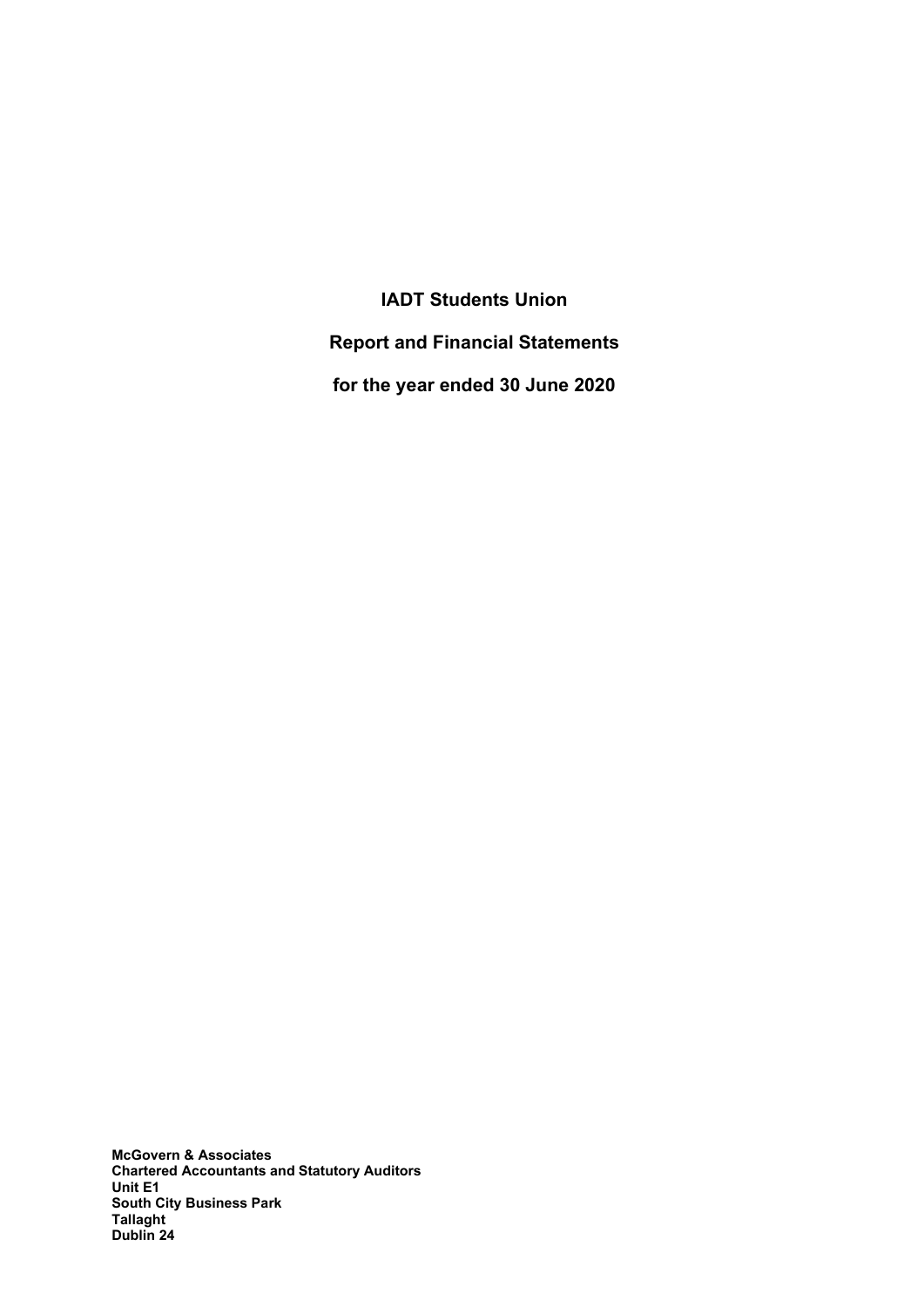### IADT Students Union **CONTENTS**

|                                   | Page           |
|-----------------------------------|----------------|
| Officers and Other Information    | 3              |
| <b>Audit Report</b>               | $\overline{4}$ |
| Trading, Profit and Loss Account  | 5              |
| Schedule 1: Overhead Expenses     | 6              |
| <b>Balance Sheet</b>              | $\overline{7}$ |
| <b>Accounting Policies</b>        | 8              |
| Notes to the Financial Statements | 9              |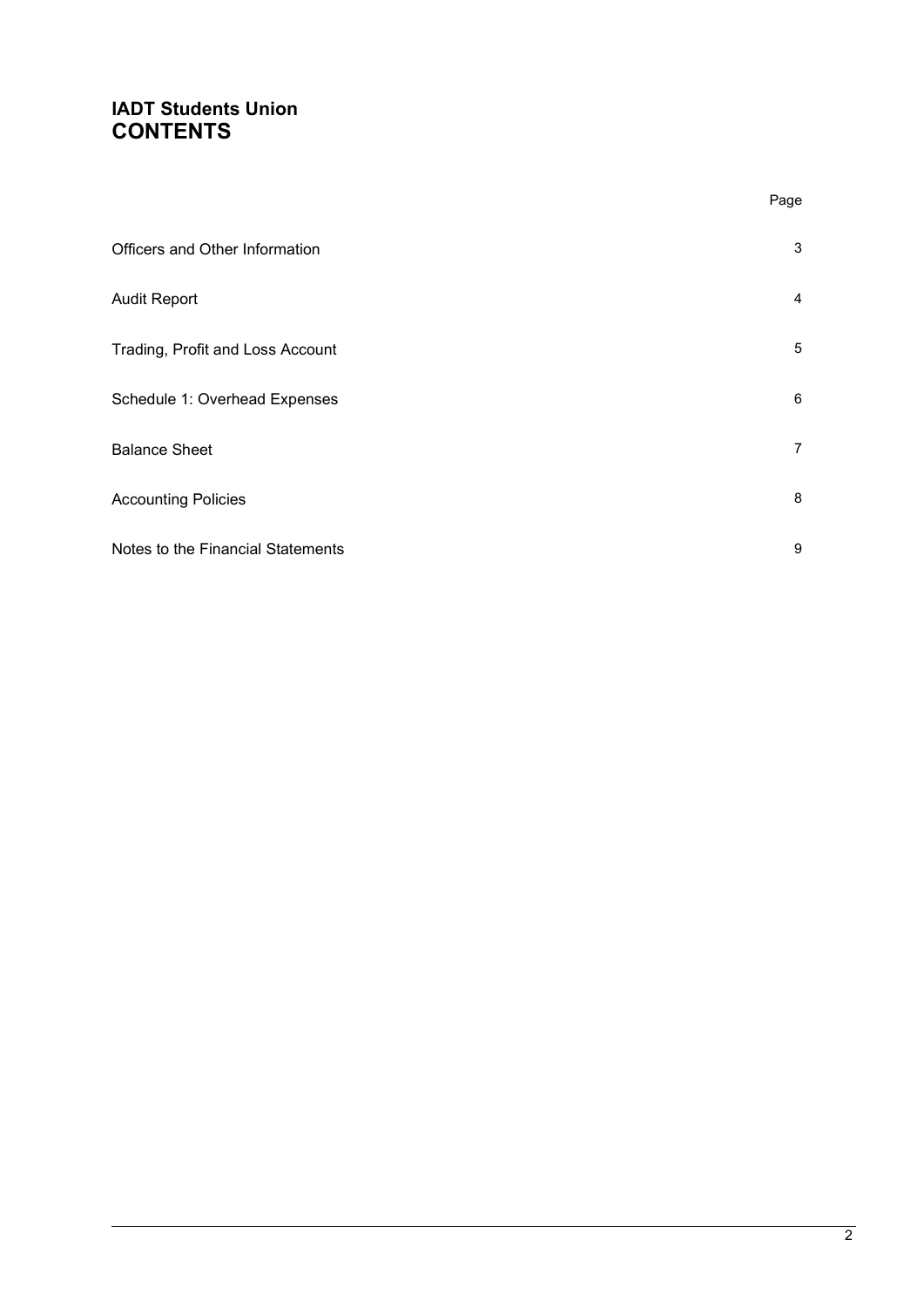### IADT Students Union OFFICERS AND OTHER INFORMATION

| <b>Officers</b>           | President - Anthony Dunne<br>Education Officer - Oran Moten<br>Welfare and Equality Officer - Eimear Boyd                                    |
|---------------------------|----------------------------------------------------------------------------------------------------------------------------------------------|
| <b>Principal Activity</b> | The principal activity is the running of a students' union<br>within the Institute of Art & Design Dun Laoghaire, Co.<br>Dublin.             |
| <b>Auditors</b>           | McGovern & Associates<br><b>Chartered Accountants and Statutory Auditors</b><br>Unit E1<br>South City Business Park<br>Tallaght<br>Dublin 24 |
| <b>Business Address</b>   | Dun Laoghaire Institute Art Design & Technology,<br>Kill Avenue,<br>Dun Laoghaire,<br>Co. Dublin                                             |
| <b>Bankers</b>            | Bank of Ireland<br>Kill O The Grange<br>Co. Dublin                                                                                           |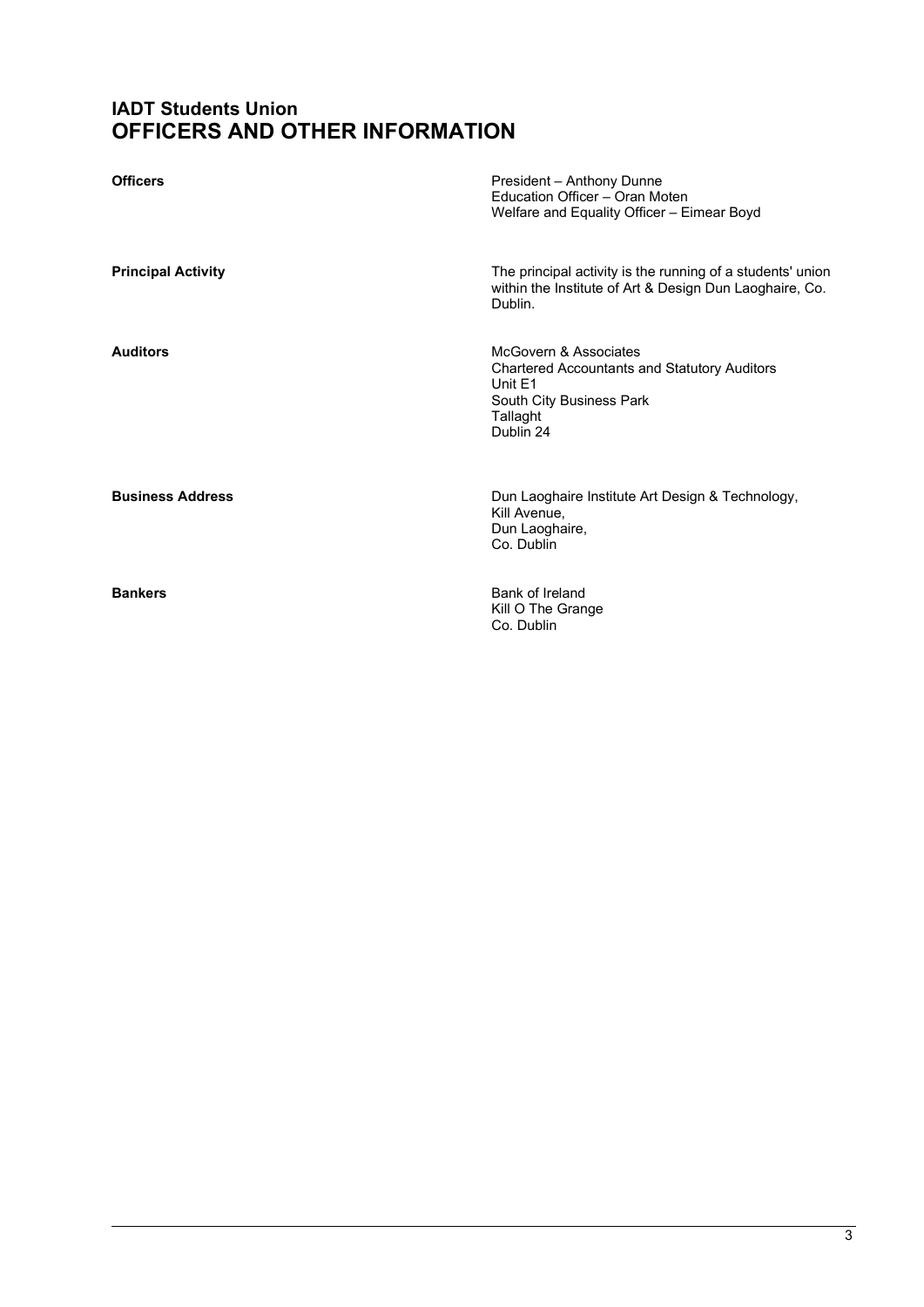### INDEPENDENT AUDITOR'S REPORT to IADT Students Union for the year ended 30 June 2020

#### Respective responsibilities

As stated on the approval page, you acknowledge your responsibility for the financial statements and for the maintenance of accounting records which reflect and explain the transactions and assets and liabilities arising from your activity as a Students' Union. You have also agreed to make available to us all books and records relating to that activity and to provide any further information and explanations as we consider necessary to make our report.

It is our responsibility to report to you on whether, in our opinion, the accounts have been prepared in accordance with the accounting policies as specified on page 8 to the financial statements. In addition, we report to you on the basis of the audit procedures carried out by us, whether anything has come to our attention to indicate that:

- the income figure as stated in the financial statements has not been properly extracted from the books and records relating to your activity as a Students' Union;
- the books and records maintained by you do not record and explain the transactions, assets and liabilities of your activity as a Students' Union consistent with our understanding of that activity, based on discussions with you; and
- the statement of assets and liabilities do not fairly reflect, in all material respects, the assets and liabilities of your activity as a Students' Union.

#### Work performed

We carried out those audit procedures that we considered necessary to enable us to report to you on the above matters.

We have also relied on written representations from you that:

- all income has been reflected in the books and records maintained for the purpose of your Students' Union;
- appropriate accounting records have been maintained by you; and
- the statement of assets and liabilities reflects, in all material respects, all assets and liabilities relating to your activity as a Students' Union.

#### Conclusion

In our opinion, the accounts in respect of your activity as a Students' Union have been prepared in accordance with the accounting policies as specified on page 8, and nothing came to our attention during the course of our audit procedures to indicate that:

- the income as stated in the financial statements for the year ended 30 June 2020 had not been properly extracted from the books and records maintained for your activity as a Students' Union;
- the books and records of your Students' Union did not reflect the transactions and assets and liabilities arising from this activity; and
- the statement of assets and liabilities did not fairly present in all material respects the net assets/liabilities arising from your activity as a Students' Union.

#### \_\_\_\_\_\_\_\_\_\_\_\_\_\_\_\_\_\_\_\_\_\_\_\_\_\_\_\_\_\_\_\_\_\_ RAYMOND MCGOVERN FOR AND ON BEHALF OF: MCGOVERN & ASSOCIATES

Chartered Accountants and Statutory Auditors Unit E1 South City Business Park **Tallaght** Dublin 24

Date: 18 January 2021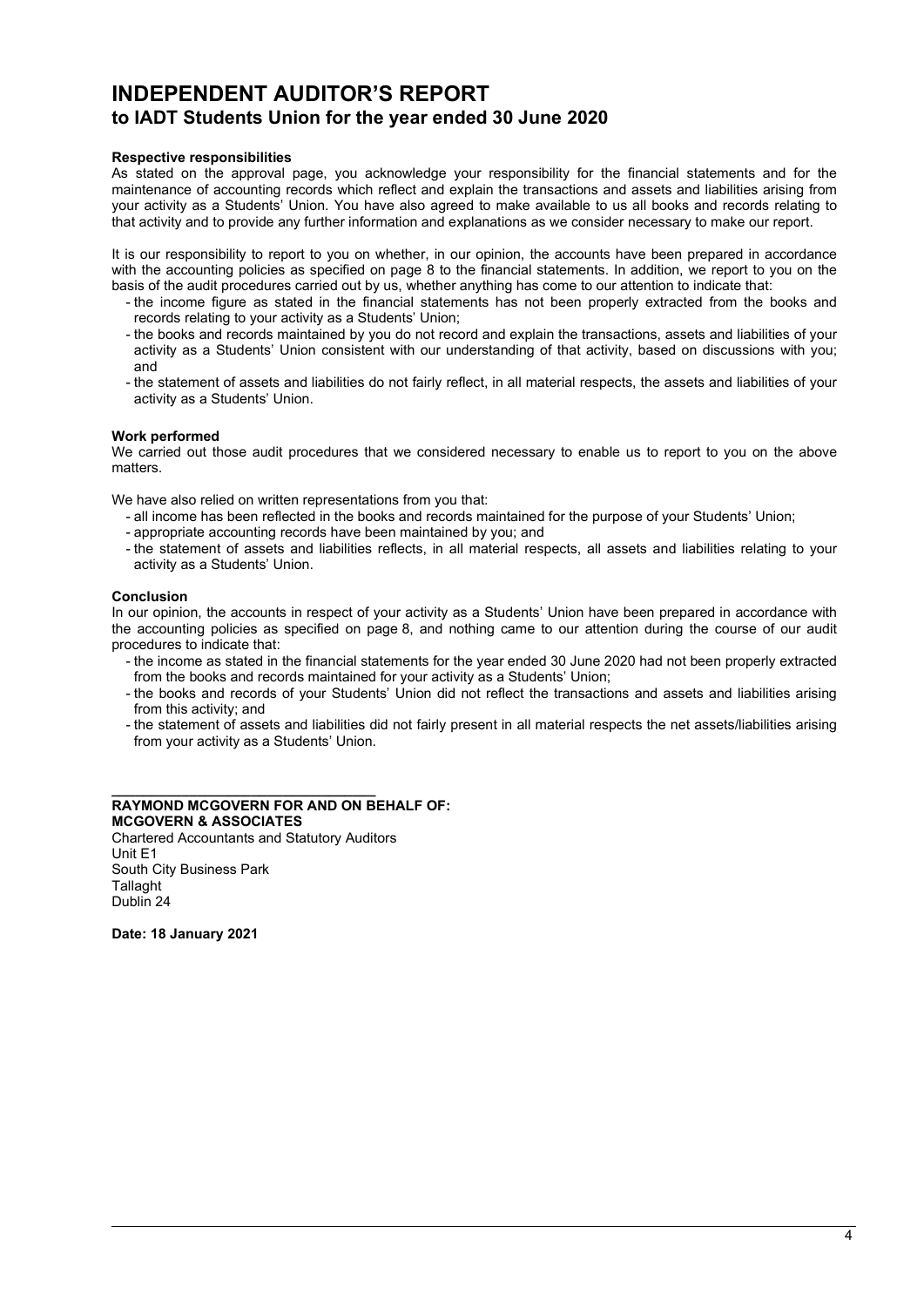## IADT Students Union TRADING, PROFIT AND LOSS ACCOUNT

for the year ended 30 June 2020

|                                      |       | 2020<br>€        | 2019<br>€        |
|--------------------------------------|-------|------------------|------------------|
| Income                               |       |                  |                  |
| <b>IADT Funding</b><br>Sundry Income |       | 154,250<br>1,500 | 141,576<br>1,870 |
|                                      |       | 155,750          | 143,446          |
| <b>Expenses</b>                      |       |                  |                  |
| Overhead expenses                    | Sch 1 | 139,276          | 139,645          |
| Net profit                           |       | 16,474           | 3,801            |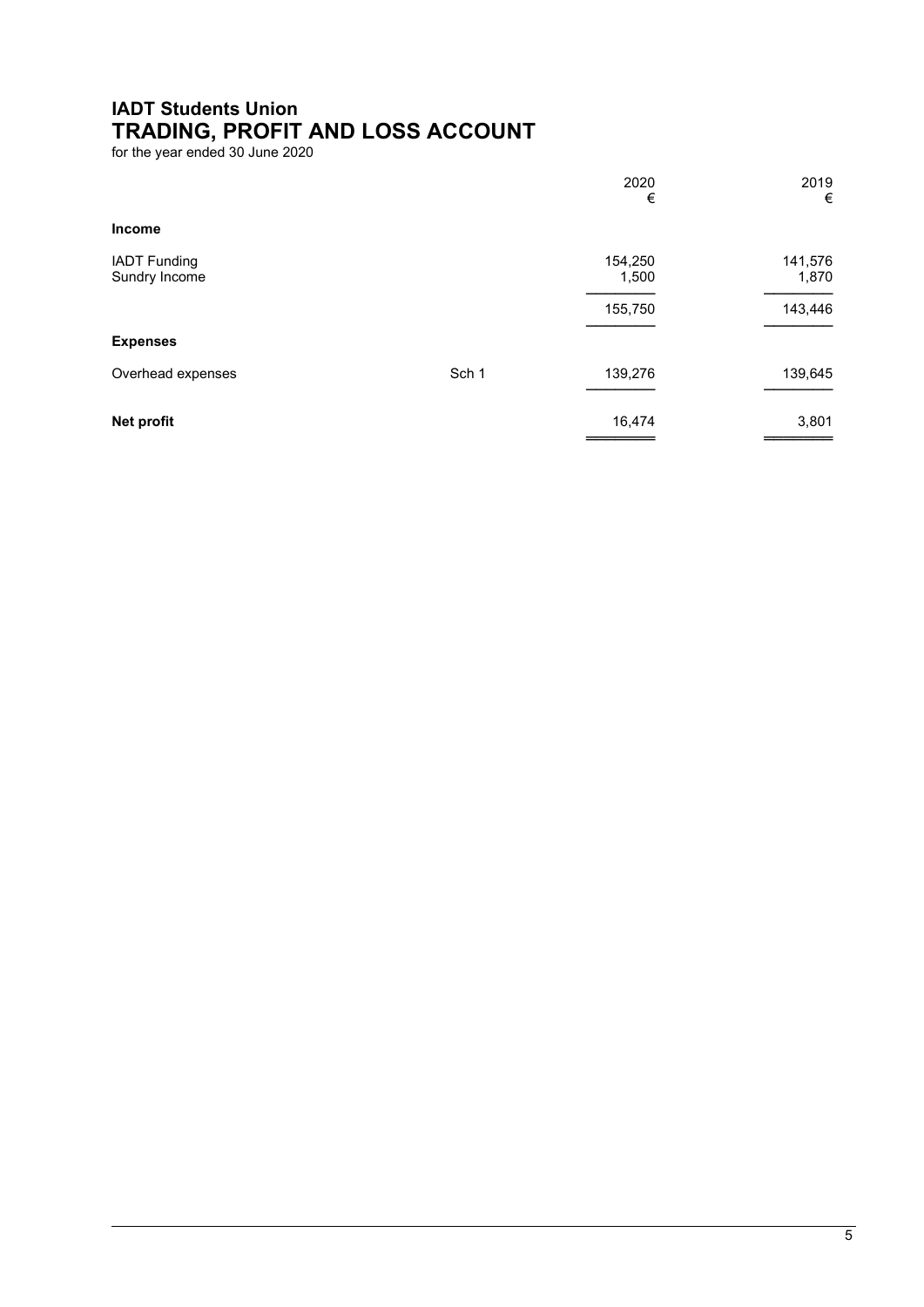### IADT Students Union

### SCHEDULE 1 : OVERHEAD EXPENSES

for the year ended 30 June 2020

|                                  | 2020    | 2019    |
|----------------------------------|---------|---------|
|                                  | €       | €       |
| <b>Administration Expenses</b>   |         |         |
| Staff costs                      | 3,064   | 6,566   |
| Student hardship fund            | 11,973  | 5,108   |
| Childcare subsidy                | 26,790  | 25,940  |
| Society funding                  | 27,037  | 15,545  |
| Repairs and maintenance          | 2,449   | 2,516   |
| Printing, postage and stationery | 4,808   | 6,027   |
| Advertising                      | 49      | 10      |
| Telephone and fax                | 2,906   | 3,113   |
| Computer costs                   | 108     | 32      |
| Hire of equipment                |         | 901     |
| Motor and travel expenses        | 2,919   | 2,603   |
| Events and event costs           | 26,820  | 38,223  |
| Accountancy                      | 3,135   | 3,135   |
| Bank charges                     | 309     | 391     |
| Food and drink                   | 3,751   | 3,287   |
| General expenses                 | 2,213   | 6,804   |
| Charitable donations - other     | 4,555   | 3,250   |
| Subscriptions                    | 13,716  | 14,849  |
| Depreciation                     | 2,674   | 1,345   |
| <b>Total Overheads</b>           | 139,276 | 139,645 |
|                                  |         |         |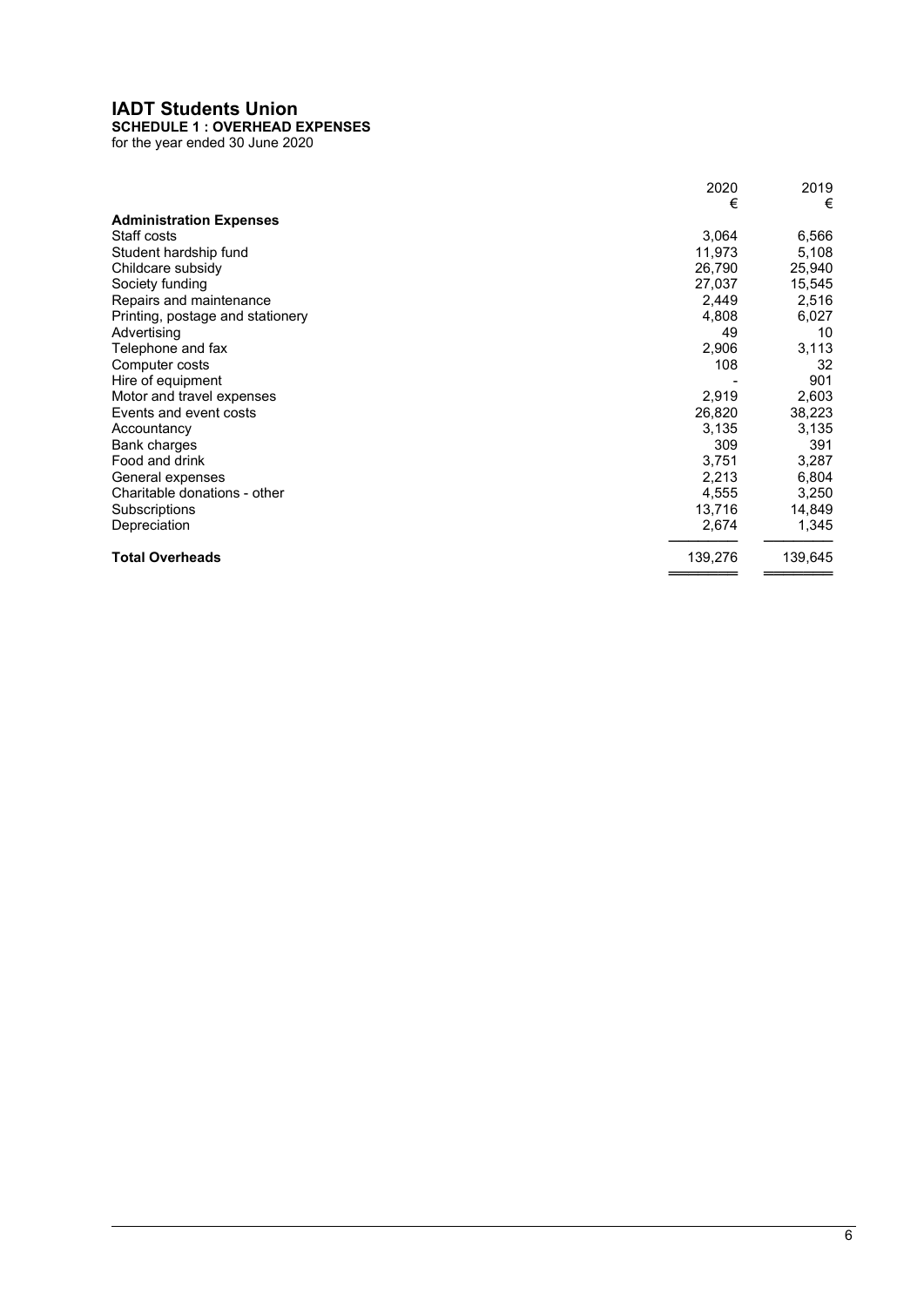# IADT Students Union

BALANCE SHEET

as at 30 June 2020

|                                                         |              | 2020   | 2019   |
|---------------------------------------------------------|--------------|--------|--------|
|                                                         | <b>Notes</b> | €      | €      |
| <b>Fixed Assets</b><br>Tangible assets                  | 2            | 14,600 | 6,631  |
| <b>Current Assets</b><br>Cash at bank and in hand       |              | 20,261 | 11,756 |
| <b>Creditors</b><br>Amounts falling due within one year |              |        |        |
| Accruals                                                |              | 3,075  | 3,075  |
| <b>Net Current Assets</b>                               |              | 17,186 | 8,681  |
| <b>Total Assets Less Current Liabilities</b>            |              | 31,786 | 15,312 |
| <b>Capital Account</b>                                  |              | 31,786 | 15,312 |
|                                                         |              |        |        |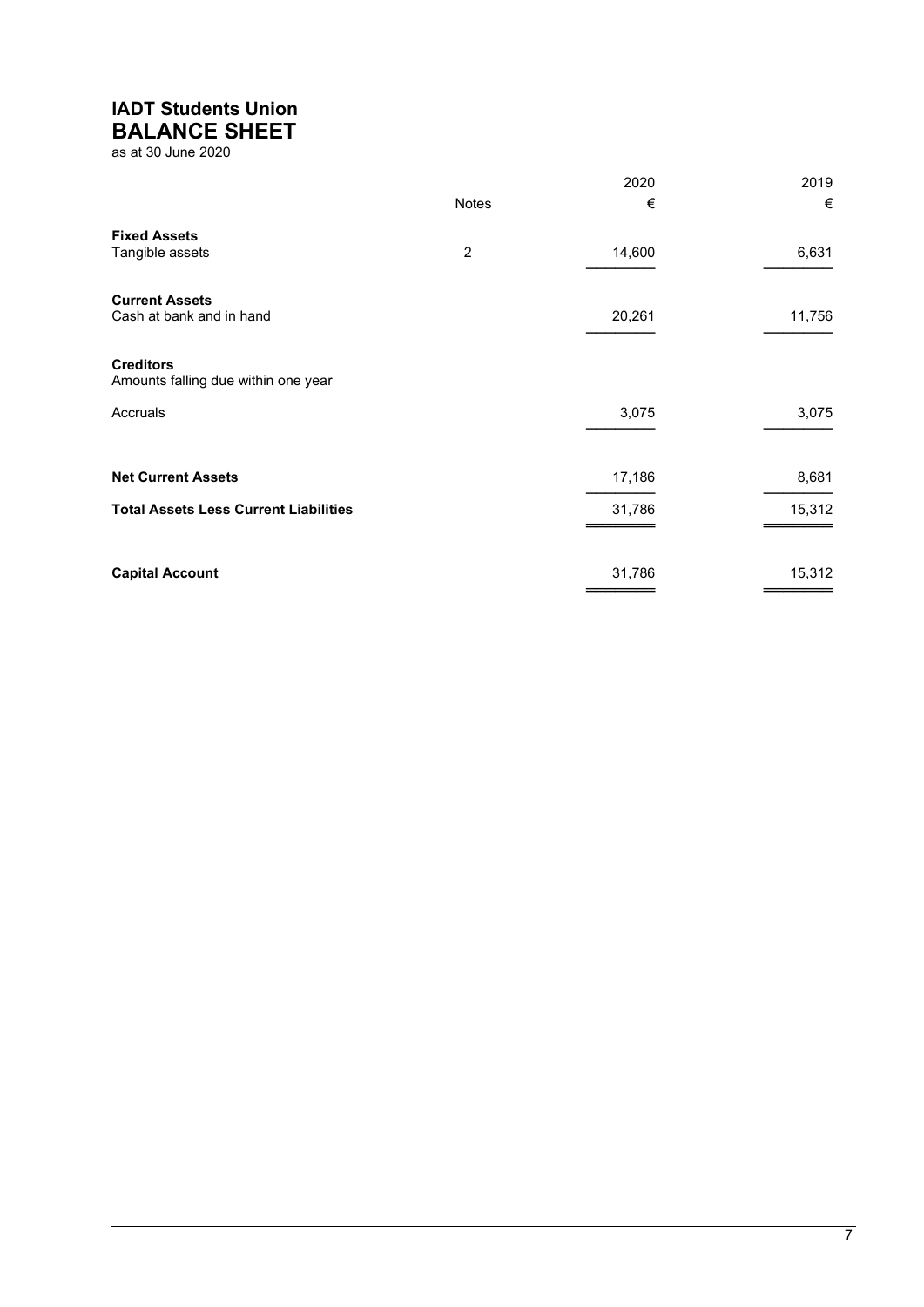### IADT Students Union ACCOUNTING POLICIES

for the year ended 30 June 2020

#### Accounting convention

The accounts are prepared under the historical cost convention modified when necessary to include the revaluation of certain fixed assets.

#### Sales

Turnover mainly comprises funds received from the Institute of Art & Design Dun Laoghaire.

#### Tangible fixed assets and depreciation

Depreciation is provided at rates calculated to write off the cost or valuation less residual value of each asset over its expected useful life, as follows:

Fixtures, fittings and equipment The Contract Contract Australian Muslim and Equipment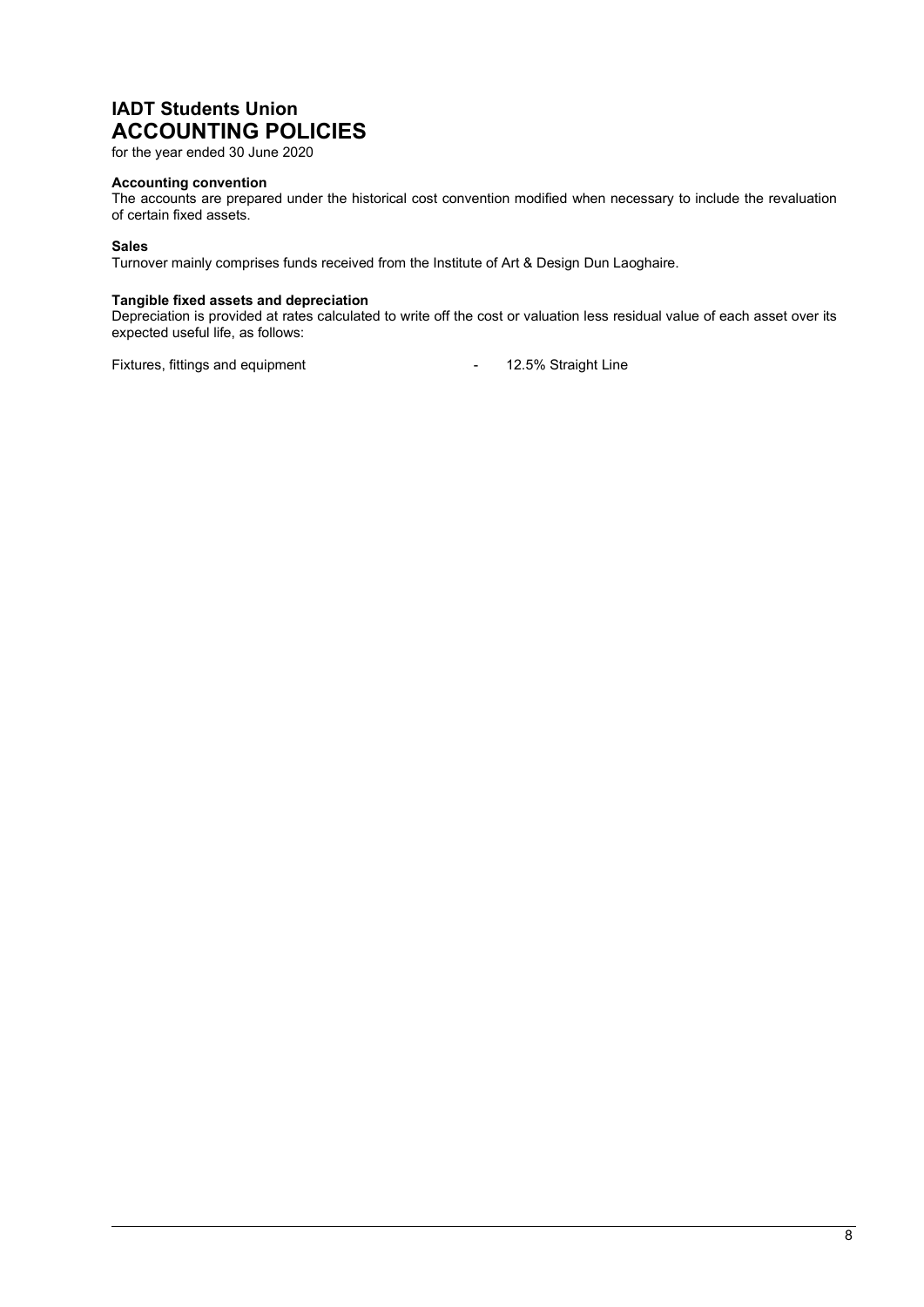## IADT Students Union NOTES TO THE FINANCIAL STATEMENTS

for the year ended 30 June 2020

### 1. BASIS OF PREPARATION

The financial statements of IADT Students Union for the year ended 30 June 2020 are confined solely to operation of the IADT Students' Union.

#### 2. TANGIBLE ASSETS

|                               | Fixtures,<br>fittings and<br>equipment | Total  |
|-------------------------------|----------------------------------------|--------|
|                               | €                                      | €      |
| Cost                          |                                        |        |
| At 1 July 2019                | 10,751                                 | 10,751 |
| Additions                     | 10,643                                 | 10,643 |
| At 30 June 2020               | 21,394                                 | 21,394 |
| <b>Depreciation</b>           |                                        |        |
| At 1 July 2019                | 4,120                                  | 4,120  |
| Charge for the financial year | 2,674                                  | 2,674  |
| At 30 June 2020               | 6,794                                  | 6,794  |
| Net book value                |                                        |        |
| At 30 June 2020               | 14,600                                 | 14,600 |
| At 30 June 2019               | 6,631                                  | 6,631  |

| 3.                         | 2020   | 2019   |
|----------------------------|--------|--------|
| <b>CAPITAL ACCOUNT</b>     | €      | €      |
| Balance at 1 July 2019     | 15,312 | 11,511 |
| (Loss)/profit for the year | 16.474 | 3.801  |
| Balance at 30 June 2020    | 31.786 | 15.312 |

#### $\overline{\mathbf{4}}$ . **SALARIES**

 The financial statements do not include salaries paid to the Student Union Officers totalling €76,601 which are paid directly by the IADT.

#### $5.$ APPROVAL OF ACCOUNTS

The accounts were approved by IADT Students Union on 18 January 2021.